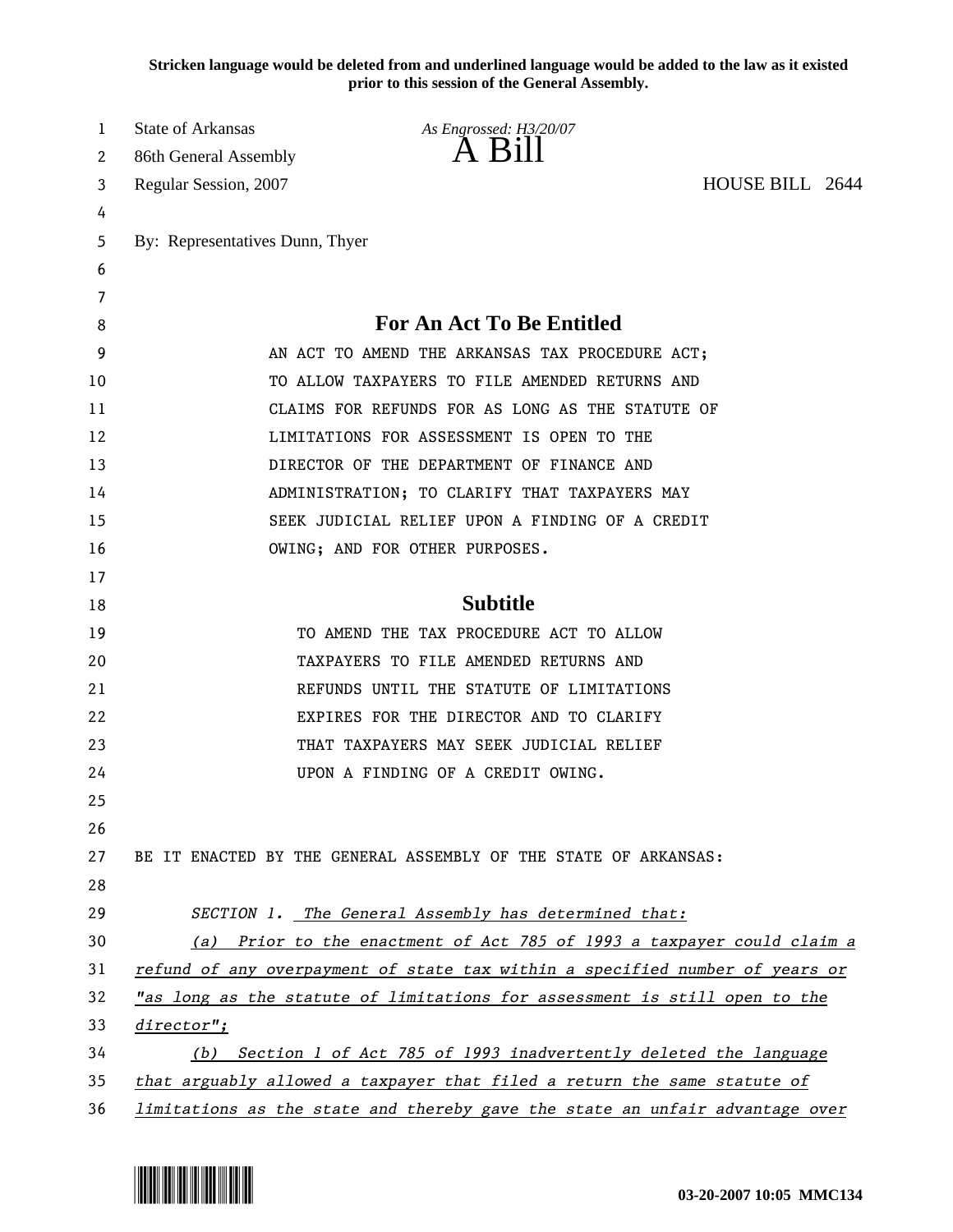**As Engrossed: H3/20/07 HB2644** 

| $\mathbf{1}$ | a taxpayer that filed a return by permitting the state to retain an           |  |  |
|--------------|-------------------------------------------------------------------------------|--|--|
| 2            | overpayment of tax that should have been refunded to the taxpayer that filed  |  |  |
| 3            | the return;                                                                   |  |  |
| 4            | (c) Section 1 of Act 785 of 1993 was intended to apply only to a              |  |  |
| 5            | taxpayer that had not filed a return or that had underreported the taxpayer's |  |  |
| 6            | income by twenty-five percent $(25%)$ or more;                                |  |  |
| 7            | Fundamental fairness dictates that the statute of limitations<br>(d)          |  |  |
| 8            | should be the same for the state and the taxpayer that filed a return;        |  |  |
| 9            | While the state law should be designed to fairly collect taxes it<br>(e)      |  |  |
| 10           | should not give the state the upper hand to retain an overpayment from a      |  |  |
| 11           | taxpayer that filed a return; and                                             |  |  |
| 12           | This act will clarify the intent of the General Assembly to<br>(f)            |  |  |
| 13           | provide equal treatment between taxpayers that filed a return and the state.  |  |  |
| 14           |                                                                               |  |  |
| 15           | SECTION 2. Arkansas Code § 26-18-306(i), concerning the filing of an          |  |  |
| 16           | amended return, is amended to read as follows:                                |  |  |
| 17           | $(i)(1)(A)$ An amended return or verified claim for credit or refund of       |  |  |
| 18           | an overpayment of any state tax shall be filed by the taxpayer within three   |  |  |
| 19           | (3) years from the time the return was filed or two (2) years from the time   |  |  |
| 20           | the tax was paid, whichever of the periods expires the later, or as long as   |  |  |
| 21           | the statute of limitations for an assessment under subsection (a) of this     |  |  |
| 22           | section is still open to the director.                                        |  |  |
| 23           | The provisions of subdivision $(i)(l)(A)$ of this<br>(B)                      |  |  |
| 24           | section shall not apply to a tax paid as a result of an audit or proposed     |  |  |
| 25           | assessment.                                                                   |  |  |
| 26           | Any taxpayer who fails to file a return, underreports his or<br>(2)           |  |  |
| 27           | income by twenty-five percent (25%) or more, or fails to notify the<br>her    |  |  |
| 28           | director of any change or correction by the Internal Revenue Service in the   |  |  |
| 29           | taxpayer's taxable income, shall not be entitled to file an amended return or |  |  |
| 30           | verified claim for credit or refund after the expiration of three (3) years   |  |  |
| 31           | from the date the original return or notification of change was originally    |  |  |
| 32           | due.                                                                          |  |  |
| 33           | Notwithstanding the limitation in subdivision (i)(2) of this<br>(3)           |  |  |
| 34           | section, any act or omission which tolls the time in which an assessment may  |  |  |
| 35           | be made under subsection (a) of this section, shall also toll the time in     |  |  |
| 36           | which an amended return or verified claim for a credit or refund of an        |  |  |

2 03-20-2007 10:05 MMC134